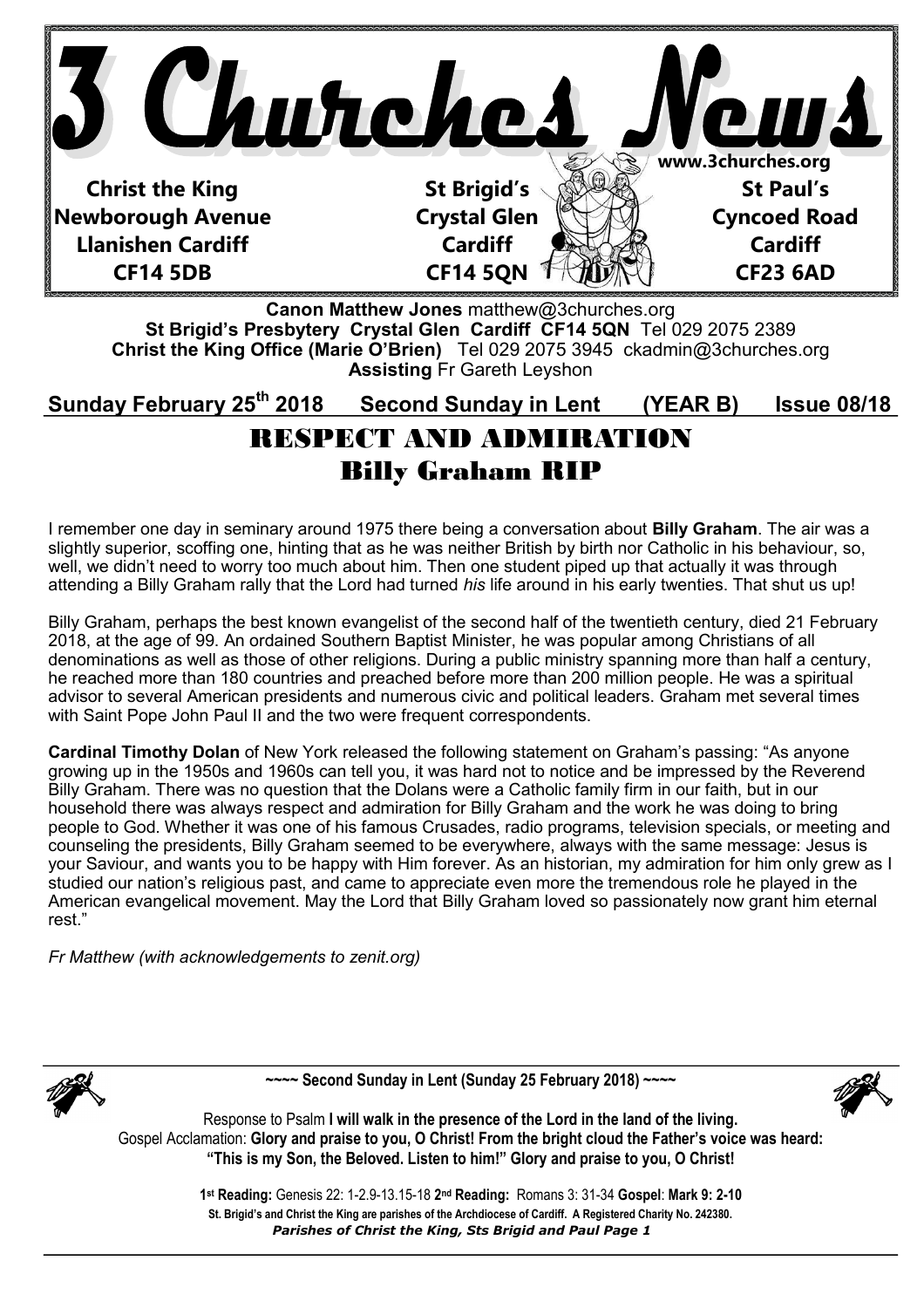# **3 Churches**

#### **Father's News**

#### **LENT**

**Deanery Mass** This Wednesday 28 February at 7pm, St Brigid's hosts the Cardiff Deanery Mass. Join people from all over the

city with the priests and Archbishop. Confessions available

for the hour before Mass.

**Mass** Why not come to a weekday Mass?

**Confession** Lent is a great time for the Sacrament of Reconciliation; special North Cardiff Penitential Service at St Teilo's Monday 26 March.

#### **Stations of the Cross**

Before Mass: Tuesdays at Christ the King, Fridays at St Paul's,

Saturdays at St Brigid's, all at about 9am

#### **Walk With Me** Booklet of

Reflections for each day - available in each church.

**Holy Week** Maundy Thursday at Christ the King; Good Friday at St Paul's and Christ the King; Easter Vigil at St Brigid's. More details later.

#### **DIVINE MERCY**

This Monday ( $26$  February), Sisters of Our Lady of Mercy are visiting south Wales from the Divine Mercy Sanctuary in Krakow, Poland for Lenten talks and prayer on the Divine Mercy. The Sisters are the religious order to which St Faustina Kowalska belonged, the saint to whom Jesus entrusted the message and devotions of Divine Mercy. On Monday 26 February they will be visiting: St Mary's Canton 1 - 4.30pm, St Mary's Newport 1 - 4.30pm, and St Teilo's Whitchurch 6pm onwards.

#### *WELSH MASS*

1. **Offeren Dydd Gwyl Dewi** - St David's Day Mass in Welsh at St Teilo's Church, Whitchurch at 4.30pm on Thursday 1 March. Celebrate our Patron Saint's day with Mass in Welsh. Bilingual booklets will be provided and all are welcome; refreshments afterwards. Croeso cynnes i bawb.

### carys@caerdelyn.com

2. **Offeren y Sul** yn Gymraeg: Eglwys Teilo Sant, yr Eglwys Newydd, Chwefror 25, 4.30pm. Croeso cynnes i bawb. Sunday Mass in Welsh on Sunday 25 February at St Teilo's Church, Whitchurch. All welcome.

#### **GODSPELL**

The joyful musical "Godspell" is to be performed at Cornerstone, Charles Street 22 - 27 March (except Sunday) at 7.30pm. Tickets are available online at www.eventagiousonline.co.uk or phone 2049 4425. A wonderful way to lead into the great celebration of Easter!

#### **CATHOLIC HISTORY SOCIETY**

Our next talk is at **St David's College on Sunday 4 March** at 3pm. Mary Sullivan and the Newtown Association speak on "Little Ireland" - the story of Newtown and the Newtown Association. This should be of great interest to the many Catholics in Cardiff with Irish roots. All are welcome. Info: Tricia Coulthard (2059 5899 /

triciacoulthard@outlook.com)

#### **Women's World Day of Prayer**

**Service**  Park End Church Rhydypennau Crossroads Friday 2 March 2pm All welcome

#### *ADOREMUS - PREPARATION DAY*

There is a **National Eucharistic Pilgrimage and Congress** entitled "**Adoremus**" in Liverpool this September. You are invited to a **Preparation Day** at **St David's Catholic College on 17 March** 10.30am - 3pm. The day will explore the Sacrament of the Eucharist as meal, as sacrifice and as real presence through reflections, imaginative contemplation and time for adoration before the Blessed Sacrament. The day is free of charge and open to all people. Registration 10am for 10.30am. Lunch provided. To attend, please contact Christian Mahoney on 07764 515864 or email christianmahoney2@gmail.com

#### Tea Party

Huggard Centre for the Homeless (CASH) will be holding a Tea Party with entertainment by the Rock Choir to raise funds for the Centre on Thursday 8 March at 2.30pm in the Lisvane Memorial Hall, Heol-y-Delyn, Lisvane. Tickets are £8 and are available from Celia Bailey (2075 2413) or Sue Peat (2076 2358) Please come along and support the event.

*Cora Carroll and her family would like to thank all the parishioners for their messages of support, help and prayers during her sister Maureen's final illness and at her funeral.* 

#### **Quiz & Curry Night at St Brigid's**

Many thanks to all who supported this event last week. The profit from the evening amounted to £910 which will be sent to BOBATH.

**Don't forget it's Fairtrade Fortnight! 26 February - 11 March**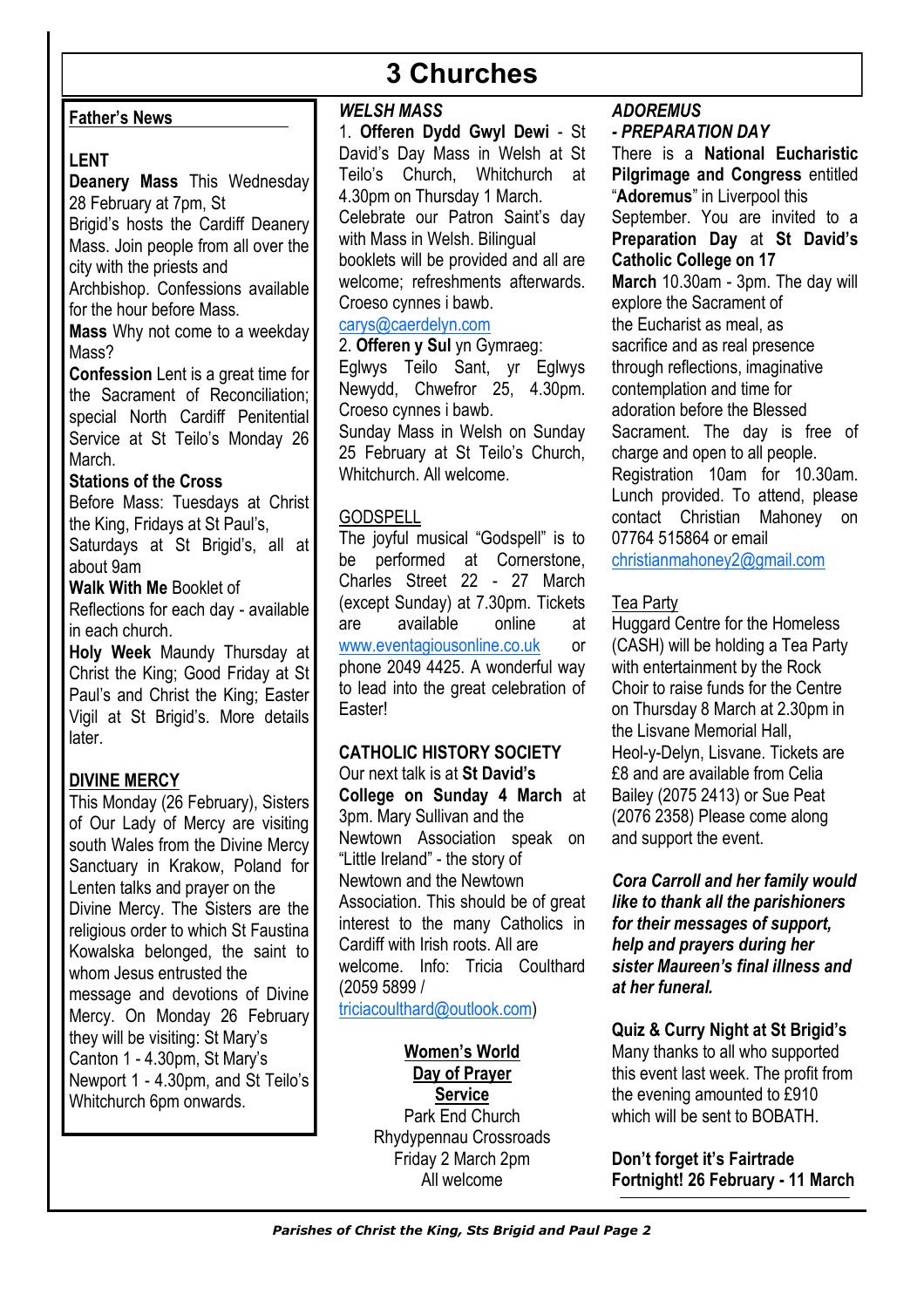#### **CWL**

The former CWL ladies will meet on Monday 26 February at 2pm in St Paul's. David McLees will be coming to speak to us about 'The affect of the Reformation on Church buildings'. Also on Friday 2 March we will be holding our usual monthly charity coffee morning after the 9.30am Mass at St Paul's. Proceeds will be for Tros Gynnal Cymru a leading Welsh charity working with children, young people and their families across Wales to make a positive, lasting difference during challenging times in their lives.

#### *Palm Sunday Film Night at St Brigid's*

'RISEN' starring Joseph Fiennes (The first forty days after the Resurrection of Jesus told through the eyes of an agnostic Roman Centurion) Sunday 25 March 7.30pm. No tickets - just come along with your family and friends and see this film as a lead into Holy Week.

#### St Brigid's & St Paul's Passover Meal

This will be held on Tuesday 27 March (Tuesday of Holy Week) at 7.30pm in St Brigid's Hall. The evening begins with symbolic food and prayers followed by a 3 Course Dinner (*catering by Spiro*). Tickets are now available (£20 - which includes your wine or soft drinks) after Masses or please phone 2076 6318.

#### **Vigil of God's love, mercy & blessings**

A Vigil will be held at St Philip Evans Church on Friday 2 March to be led by Fr Peter McLaren. This is an excellent opportunity to experience the love & mercy of the Lord during Lent through the sacrament of reconciliation, rosary, Holy Mass, worship, adoration & the Word of God. Time: 7 - 10.30pm

#### **LENT APPEAL FOR OLD / UNUSED SHOES**

Appeal for shoes to be taken to displaced peoples camps, and school children in Africa. Please leave any such shoes at the back of both Christ the King, and St Brigid's and they will be collected on Thursday 8 March.

# **Christ the King**

#### *Church Keys*

All the locks in the Church building (not the Parish Centre) will be replaced on Wednesday 7 March. After that date all existing keys to the Church front door and sacristy will not be of any use. I will be at both Masses on the weekend of 3 & 4 March to distribute the new keys to anyone who currently holds a key to the Church. If you have a key but are unable to be present at either of those Masses please email me (bernard@adshead.me.uk) to make alternative arrangements. - Bernard

**Members of the UCM will be selling tickets after Masses this weekend for their Welsh Lunch which will take place on Saturday 3 March. Tickets cost £5, and £2 for children.** 

#### RIP

Please pray for the repose of the souls of four recently deceased people. Details of their funerals are as follows:

**Leonard Britton**, husband of Eileen. Service at Thornhill Wednesday 28 February 2.15pm **Maurice Ferriter**, husband of Sheila, Christ the King Friday 2 March 11.15am.

**Maureen O'Driscoll** Christ the King Thursday 15 March 1.15pm. **Molly Powell** Christ the King Wednesday 21 March 12.30pm. Please remember them and their families and friends in your prayers. *Eternal rest grant to them, Lord.* 

#### **St David's Day**

On Thursday morning we will be joined by the children of KS2 Christ the King Primary School at 9.30am Mass for a celebration of St David's Day.

#### **CAFOD Family Fast Day**

Please return your envelopes to the purple drum at the back of the church as soon as possible. There are still envelopes available at the back of the church if you did not get one last week. Thank you.

#### *LINK*

We are starting to put together the Easter edition. If you have any comments, interesting articles, funny stories, book reviews… please send to:

mark.cherime@talktalk.net j.v.rendle@talk21.com

# **St Brigid's & St Pauls**

#### Wednesday Mass

Please note that owing to the Deanery Mass in the evening there will be no morning Mass on **Wednesday** 

#### **Eucharistic Ministers and Readers at St Paul's**

Please note - provisional schedules for March to September 2018 will be on the Notice Board. Please give a written note to John O'Connell if specific date/s are not convenient **before** Palm Sunday when a final schedule will be published.

#### **Lourdes**

If any parishioner is going to Lourdes, either as a sick pilgrim or as a helper, with HCPT or with the Welsh National Pilgrimage, and would like a donation towards their expenses from the Parish Lourdes Fund, please email or write a note of request to Fr Matthew.